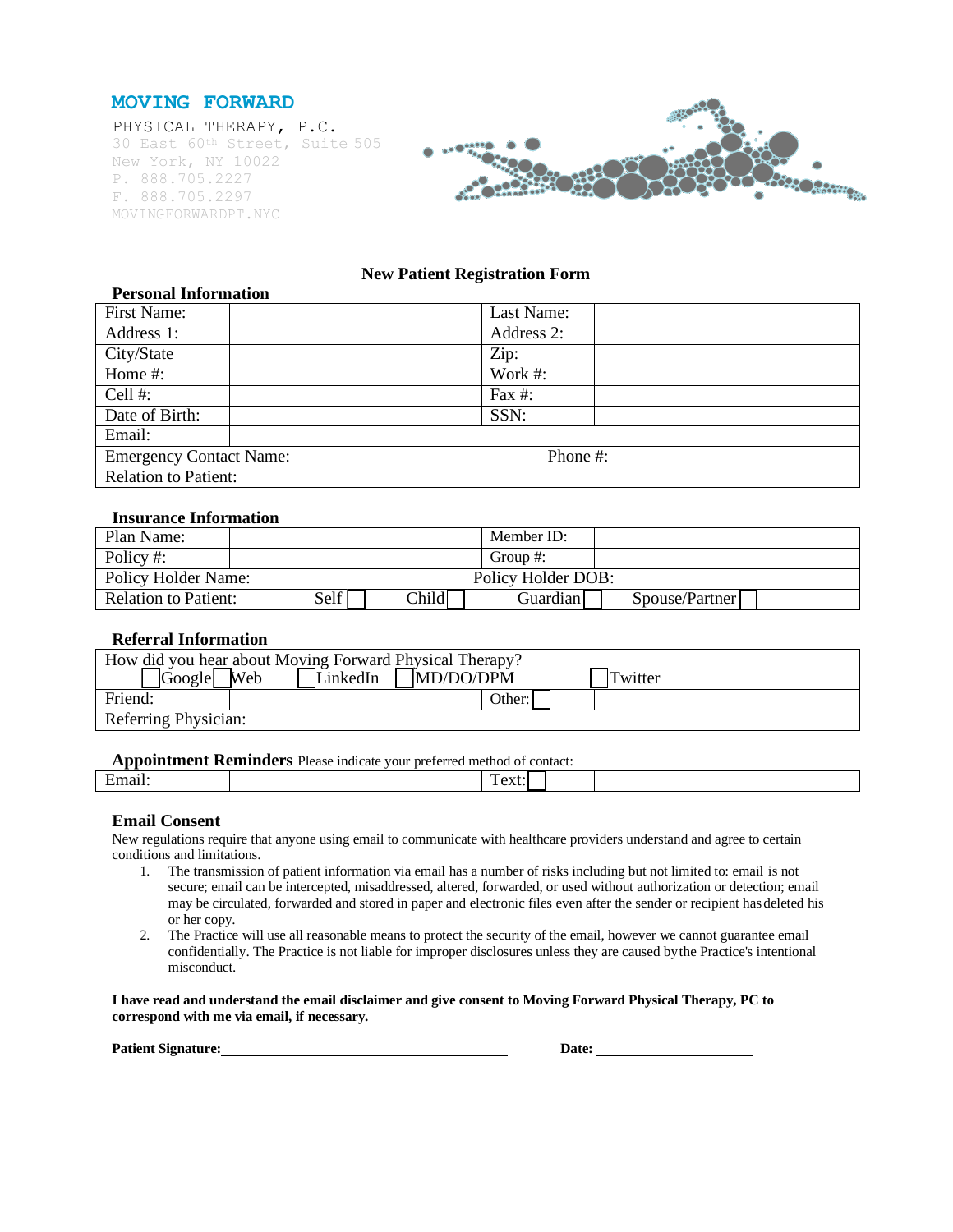



## **PHYSICAL THERAPY PATIENT AGREEMENT**

Thank you for choosing Moving Forward Physical Therapy, P.C. Please read and sign the following agreement; it explains our billing, scheduling and cancellation policies. If you have any questions, we will be glad to answer them.

- All patients of Moving Forward Physical Therapy, P.C. must at some point obtain a valid, written prescription from a medical doctor, osteopath or podiatrist.
- In order to achieve maximum therapeutic benefit from physical therapy you must attend regularly scheduled appointments and adhere to the home exercise program assigned to you. If you have difficulty with yourhome exercises, please discuss this with your therapist.
- Patients are responsible for scheduling and confirming appointments with the front desk. If you cannot make a scheduled appointment it must be cancelled at least 24 hours in advance or a \$100 late cancel fee will be assessed. Similarly, if you do not show up for a scheduled appointment, a \$100 fee will be assessed. This fee is not billable to any insurance carrier. We reserve the right to remove you from the treatment schedule if you cancel without 24 hours' notice or if you do not show up for your appointments 3 consecutive times.
- Payment of all fees is expected at time of service or via credit card on file. We will assist you in submitting claims to your insurance carrier. However, you are still responsible for any deductible, co-insurance/co-payments or claim(s) denied by your insurance carrier. Should your account go into arrears, all attorney fees will be charged in addition to your outstanding balance.
- Lockers are available for your use at your own risk. Moving Forward Physical Therapy P.C. shall not be liable for the disappearance, loss, theft of, or damage to your personal property: this would include money, negotiable securities,furs or jewelry.

I hereby authorize Moving Forward Physical Therapy, P.C. having treated me, to release to government agencies, insurance carriers, and all others who are financially liable for my care, all information needed to substantiate payments for care and to permit representative thereof to examine and make copies of all records related to such care and treatment. I understand that if, at any point, my insurance coverage changes, I am to notify the staff prior to my next visit. Failure to do so will result in my being responsible for the full amount of services.

I have read, understand and agree to all the above policies and procedures and voluntarily consent to physical therapy treatment.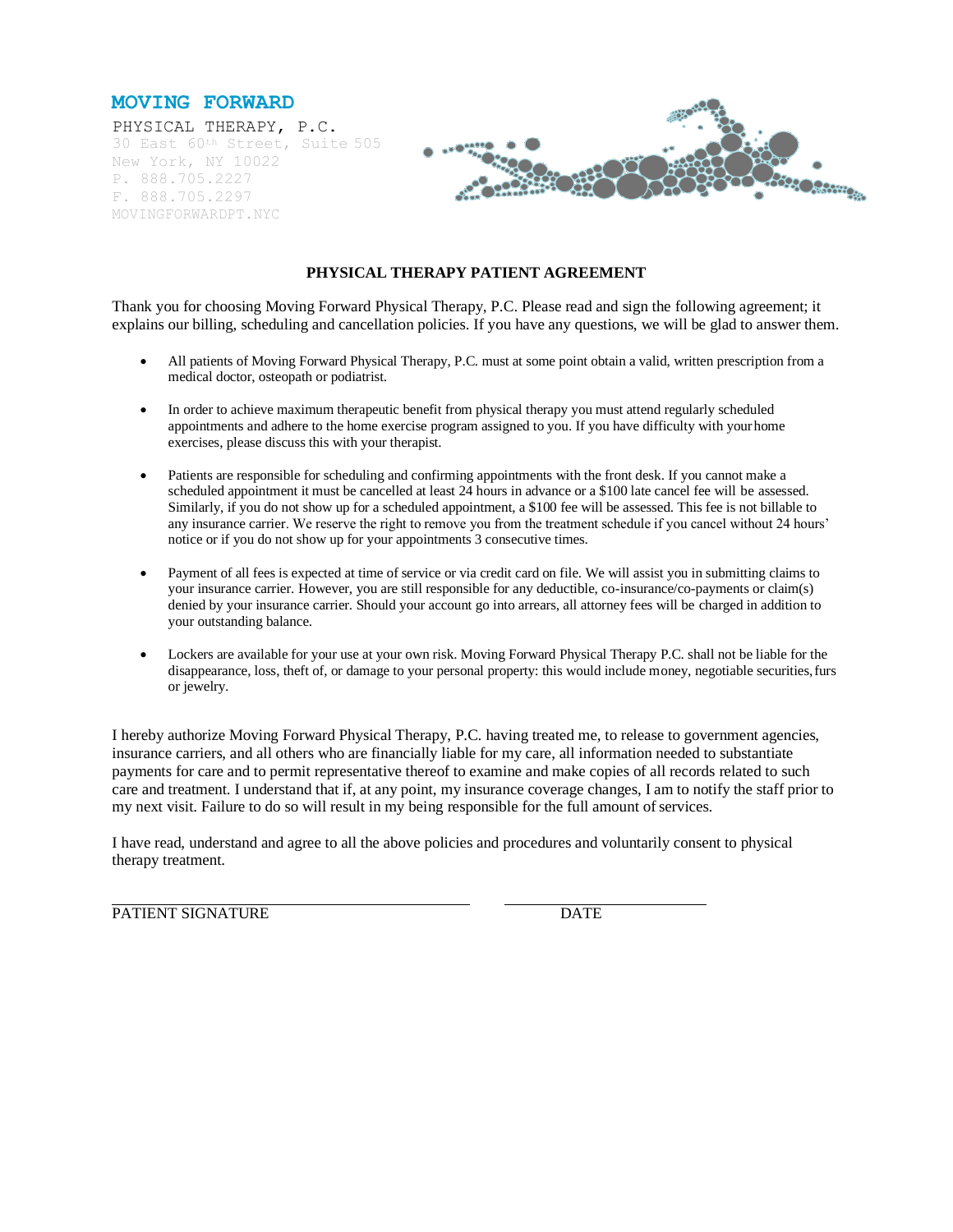



## **CREDIT CARD AUTHORIZATION**

Moving Forward Physical Therapy, P.C. requires that you provide a credit card to have to file (see below for details).

| Card Type:         | <b>AMEX</b> | VISA                               | МC |  |  |  |
|--------------------|-------------|------------------------------------|----|--|--|--|
| Card No:           |             |                                    |    |  |  |  |
| Exp Date:          |             | 3 Digit Sec. (4 in front if Amex): |    |  |  |  |
| Name on Card:      |             |                                    |    |  |  |  |
| Billing Address 1: |             |                                    |    |  |  |  |
| Billing Address 2: |             |                                    |    |  |  |  |

I hereby authorize, Moving Forward Physical Therapy P.C. to charge my credit card account for fees related to rendered services. These fees include but are not limited to missed co-pays/co• insurances, deductibles, reimbursed yet un-endorsed checks from my insurance. I understand that I will be able to provide payment through the method of my choice on current balances. However, outstanding balances that are past due 30 days will be charged to the credit card on file unless other arrangements has been made.

This authorization is valid until I provide Moving Forward Physical Therapy, P.C. with a written notice of cancellation.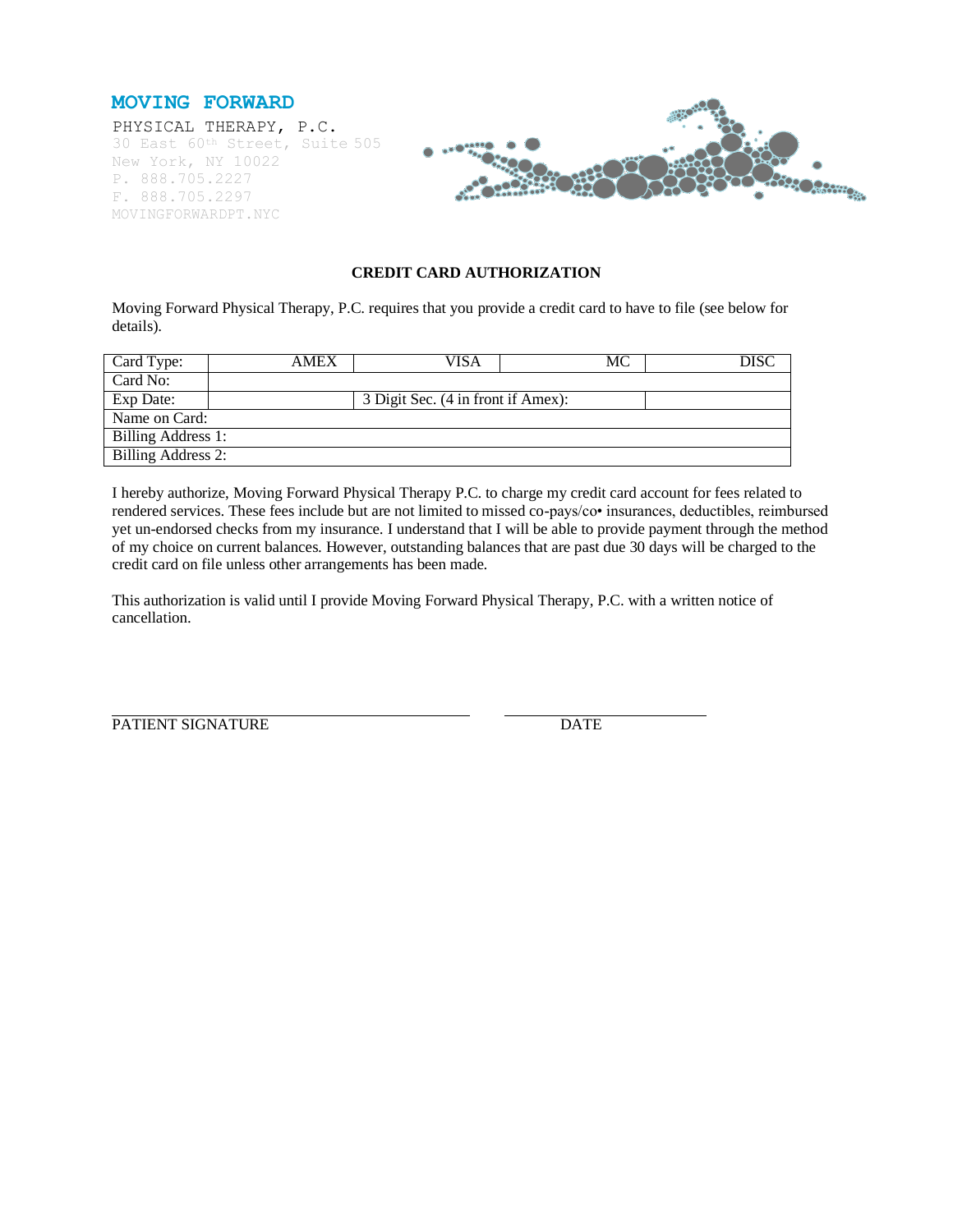



## **FINANCIAL POLICY**

Upon referral from a physician, or other sources, Physical Therapy services are provided in this clinic by a licensed Physical Therapist or Physical Therapy Assistant. These services may be billed under a separate provider with charges that are specific to Physical Therapy.

Physical Therapists are required to conduct their own independent evaluation and establish a plan of care in order to bill for their services.

You will receive charges on your bill for a Physical Therapy evaluation and in addition any and all types of Physical Therapy treatment you have received.

We will make every attempt to pre-authorize your physical therapy services with your primary insurance company.

You will be responsible for any pre-authorization requirements for secondary or tertiary coverage as well as any third party such as auto accidents. There may be a separate co-pay charge for Physical Therapy depending uponyour insurance.

Please be aware, depending on your insurance, reimbursement checks might be sent to you directly. Please endorse and remit any checks sent to you by your insurance as a form of payment for services rendered. Failure to do so will result in your account being turned over to an outside collection agency with additional surcharge fees. In the event that your insurance company requests a refund of payments made, you will be responsible for the amount of money refunded to your insurance company. If your carrier deems services not medically necessary, you will be responsible for all non-covered charges.

Please be responsible for all payments as well as payments at the time of visit. I agree, understood and have read the above information.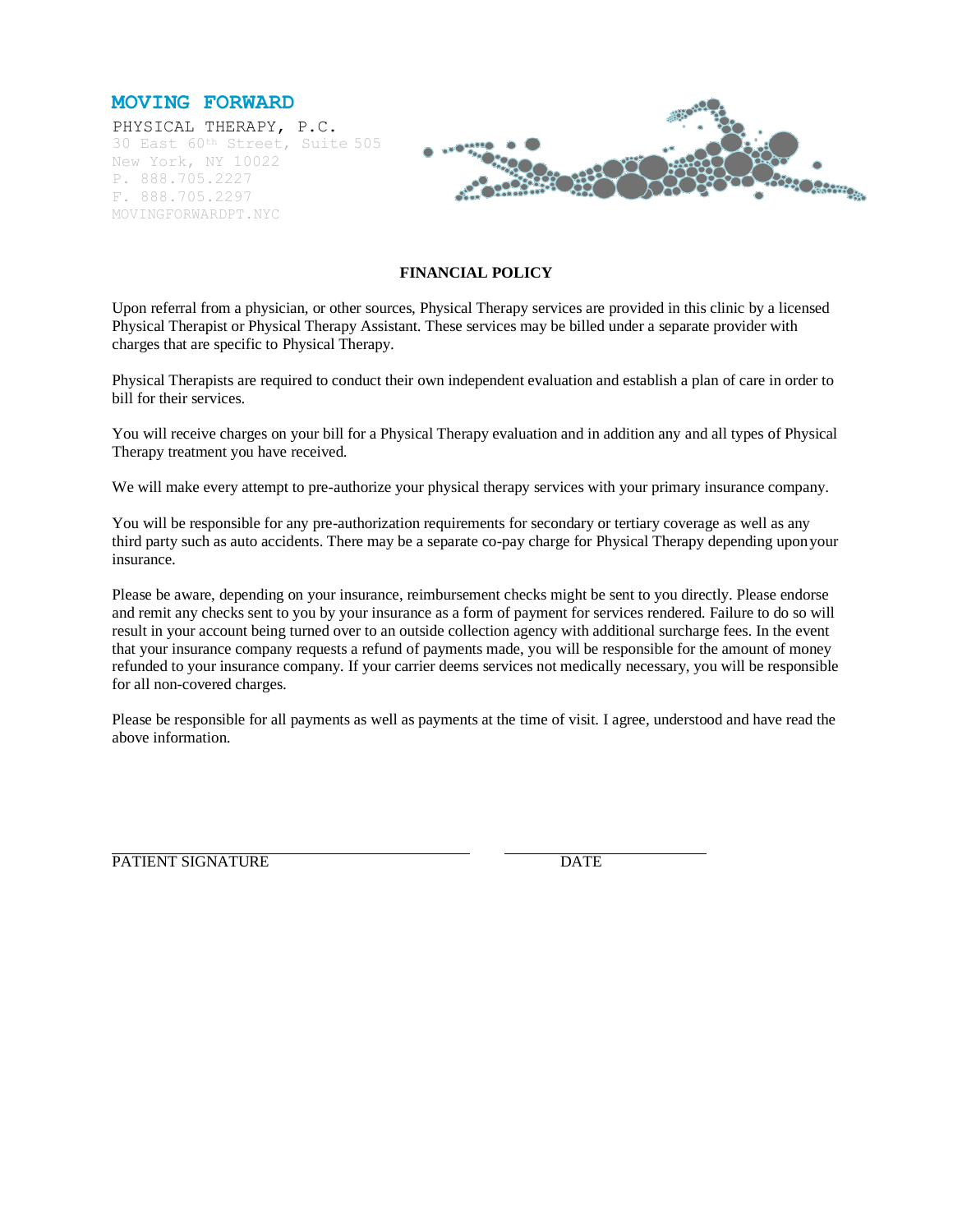



# **PATIENT HISTORY**

| Name:                                                   |                                                                                               | Age:     |                  | Right-handed |                  | Left-handed |
|---------------------------------------------------------|-----------------------------------------------------------------------------------------------|----------|------------------|--------------|------------------|-------------|
| Chief Complaint:                                        |                                                                                               |          |                  |              |                  |             |
|                                                         | Rate your chief complaint in order of severity from 1 to 5; 1 as the least and 5 most severe: |          |                  |              |                  |             |
| Pain                                                    | Loss of Motion                                                                                | Swelling | <b>Stiffness</b> |              | Loss of Function |             |
|                                                         | Date of onset of symptoms:                                                                    |          |                  |              |                  |             |
| How did the problem begin?                              |                                                                                               |          |                  |              |                  |             |
| Have you had x-rays MRIs? If so, what were the results? |                                                                                               |          |                  |              |                  |             |
|                                                         |                                                                                               |          |                  |              |                  |             |



Indicate where your symptoms are on the diagram to the left.

Use the symbols below to indicate the symptoms you are

- + Numbness/Tingling
- $>$  Other

Circle/check a number from  $0 - 10$ to indicate the severity of your

pain:

No Pain 0 1 2 3 4 5 6 7 8 9 10 Unbearable Pain

What makes your symptoms worse: What, if anything, eases your pain/symptoms: Are your symptoms worse in:  $\bigcap$  Morning  $\bigcap$  Afternoon Evening Details: Does your current problem disrupt your sleep? Ves No Occasionally Since the initial onset, are your symptoms: Improving Stable Worse Have you had similar occurrences? If yes, please describe: Allergies: Current Medications: Past Surgeries: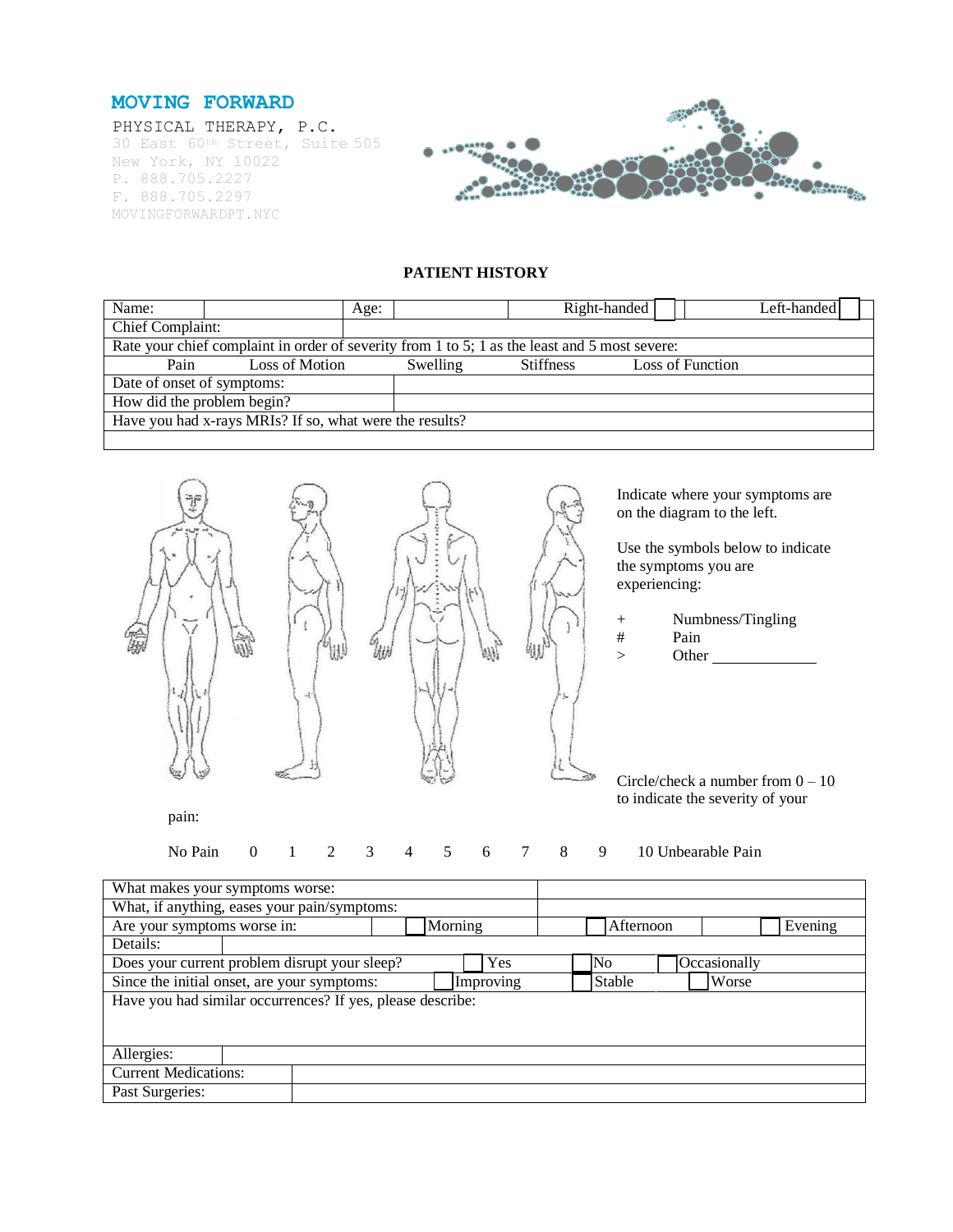



| Pacemaker?                                                                                        |           | Yes<br>No      | Yes<br>Pregnant?<br>No         |                                    |                |  |  |
|---------------------------------------------------------------------------------------------------|-----------|----------------|--------------------------------|------------------------------------|----------------|--|--|
| Additional Illnesses? If no, leave blank. If yes, please describe.                                |           |                |                                |                                    |                |  |  |
|                                                                                                   |           |                |                                |                                    |                |  |  |
|                                                                                                   |           |                |                                |                                    |                |  |  |
| Have you had anesthesia where your symptoms occur?                                                |           |                |                                | <b>Yes</b>                         | N <sub>0</sub> |  |  |
| With your current complaint do you experience (check all that apply):                             |           |                |                                |                                    |                |  |  |
| Changes in bowel or bladder function                                                              |           |                |                                | Dizziness or Vertigo               |                |  |  |
| Tingling in hands and/or feet                                                                     |           |                |                                | Nausea or Vomiting                 |                |  |  |
| Changes in weight or appetite                                                                     |           |                |                                | Fever, Chills, or Sweats           |                |  |  |
| Intolerance to hot or cold                                                                        |           |                |                                | Bruising or bleeding disorders     |                |  |  |
| Skin change (rash, discoloration, etc.)                                                           |           |                |                                | Problems with coughing or sneezing |                |  |  |
| Changes in vision (blurred, double)                                                               |           |                |                                | Gait disturbance                   |                |  |  |
| Muscular weakness                                                                                 |           |                |                                | Shortness of breath                |                |  |  |
| Changes in exercise tolerance<br>Headaches                                                        |           |                |                                |                                    |                |  |  |
| Have you or an immediate family member ever been<br>For your current condition, have you received |           |                |                                |                                    |                |  |  |
| told that you have:                                                                               |           |                |                                | treatment from:                    |                |  |  |
| Cancer                                                                                            | Yes       | N <sub>0</sub> |                                | Orthopedist                        | PT             |  |  |
| <b>Diabetes</b>                                                                                   | Yes       | No             |                                | Osteopath                          | Acupuntrist    |  |  |
| Osteoporosis                                                                                      | Yes       | N <sub>0</sub> |                                | Physiatrist                        | <b>LMT</b>     |  |  |
| High Blood Pr.                                                                                    | Yes       | N <sub>o</sub> |                                | Neurosurgeon                       | Chiropractor   |  |  |
| <b>Heart Disease</b>                                                                              | Yes       | No             |                                | Podiatrist                         | Internist      |  |  |
| Asthma                                                                                            | Yes       | N <sub>o</sub> |                                | <b>OBGYN</b>                       | Other          |  |  |
| $\overline{\text{Working}}$ ?<br><b>Current Occupation:</b><br>Yes                                |           |                |                                |                                    | No             |  |  |
| <b>Activity Level:</b>                                                                            | Sedentary |                | Light<br>Very Active<br>Active |                                    |                |  |  |
| Activities you participate in:                                                                    |           |                |                                |                                    |                |  |  |
| Do you drink alcohol?                                                                             |           | Yes            | N <sub>o</sub>                 | Occasionally                       |                |  |  |
| Do you smoke tobacco?                                                                             |           | Yes            | No                             | Occasionally                       |                |  |  |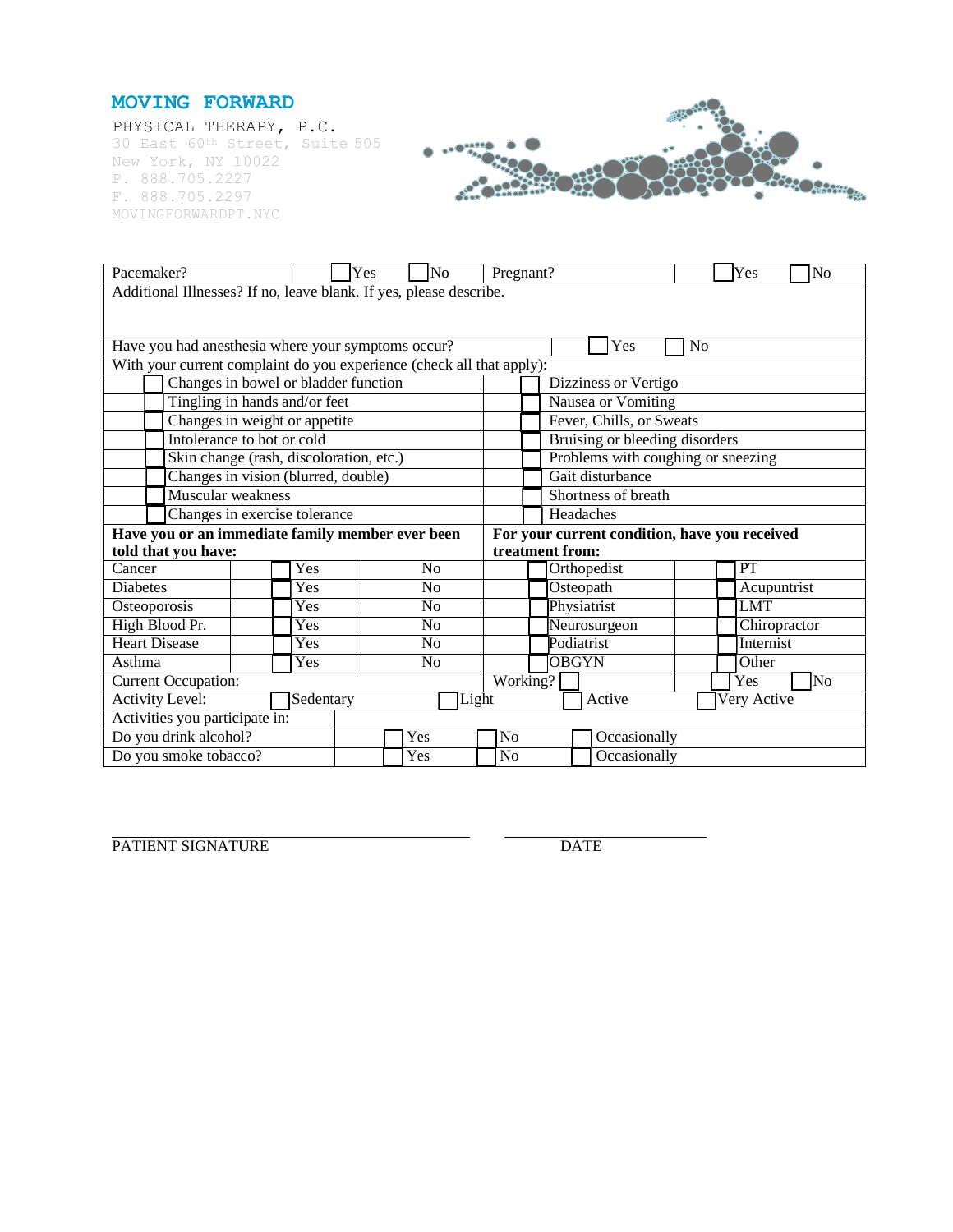



#### **NOTICE OF PRIVACY POLICY**

The privacy of your medical information is important to us. You may be aware that the US government regulators established a privacy rule through the Health Insurance Portability and Accountability Act ("HIPAA"), governing protected health information. This notice tells you about how it may be used, and about certain rights that you have. Moving Forward Physical Therapy PC is in charge of privacy matters at our facility. You can contact Dr. Vitaly Dvoskin PT, DPT with any questions or concerns you might have.

**Use and disclosure of protected information:** Federal law provides that we may use your medical information (protected health information) for treatment of you, without further specific notice to you, or written authorization by you; for example, we may send your referring physician a copy of your initial evaluation or a periodic progress report to let them know how your care is progressing.

Federal law provides that we may use your medical information to obtain payment for our services without further specific notice to you, or written authorization by you; for example, most insurance carriers require a copy of your documentation to pre-certify care, extend care and review specific claims for payment.

Federal law provides that we may use your medical information for healthcare operations without further notice to you, or written authorization by you; for example, our accountants may see you name, dates of treatment and procedure codes during audits of our records.

We may use or disclose your medical information without further notice to you or authorization by you when:

- required by law
- required for public health purposes;
- required by law to report child abuse;
- required by a health oversight agency for activities authorized by law, such as the Department of Health, Office of Professional Discipline or Office of Professional Medical Conduct.
- required by a coroner or medical examiner
- permitted by law for organ donor purposes
- permitted by law to a funeral director
- permitted by law to avert a serious threat to health or safety
- permitted by law and required by military authorities if you are member of the US Armed Forces

NY State law provides additional protection for information regarding HIV/AIDS. We will continue to follow NY State law with respect to such information.

We may contact you by mail or phone at your residence to remind you of appointment or to provide information about treatment alternatives. Unless you instruct us otherwise, we may leave a message for you on an answering device or with any person who answers the phone at your residence.

You can make reasonable requests, in writing, for us to use alternative methods of communicating with you in a confidential manner. Space is provided on this form below.

Other uses of disclosure of your medical information will be made only with your written authorization. You have the right to revoke any written authorization that you give.

**Rights You Have:** You have the right to request restrictions on certain of the uses or disclosures described above. Except as stated below, we are not required to agree to such restrictions.

You have the right to inspect and obtain copies of your medical information (a reasonable fee will be charged).

You have the right to request amendments to your medical information. Such requests must be in writing, and must state the reasons for the requested amendment. We will notify you as to whether we agree or disagree with the requested amendment. If we disagree with any requested amendment, we will further notify you of your rights.

You have the right to request an accounting of any disclosures we make of our medical information, except for: disclosures we make to you or carry out treatment, payment or health care operations or as requested by your written authorization, or a permitted or required under 45 CFR 164.502, or for